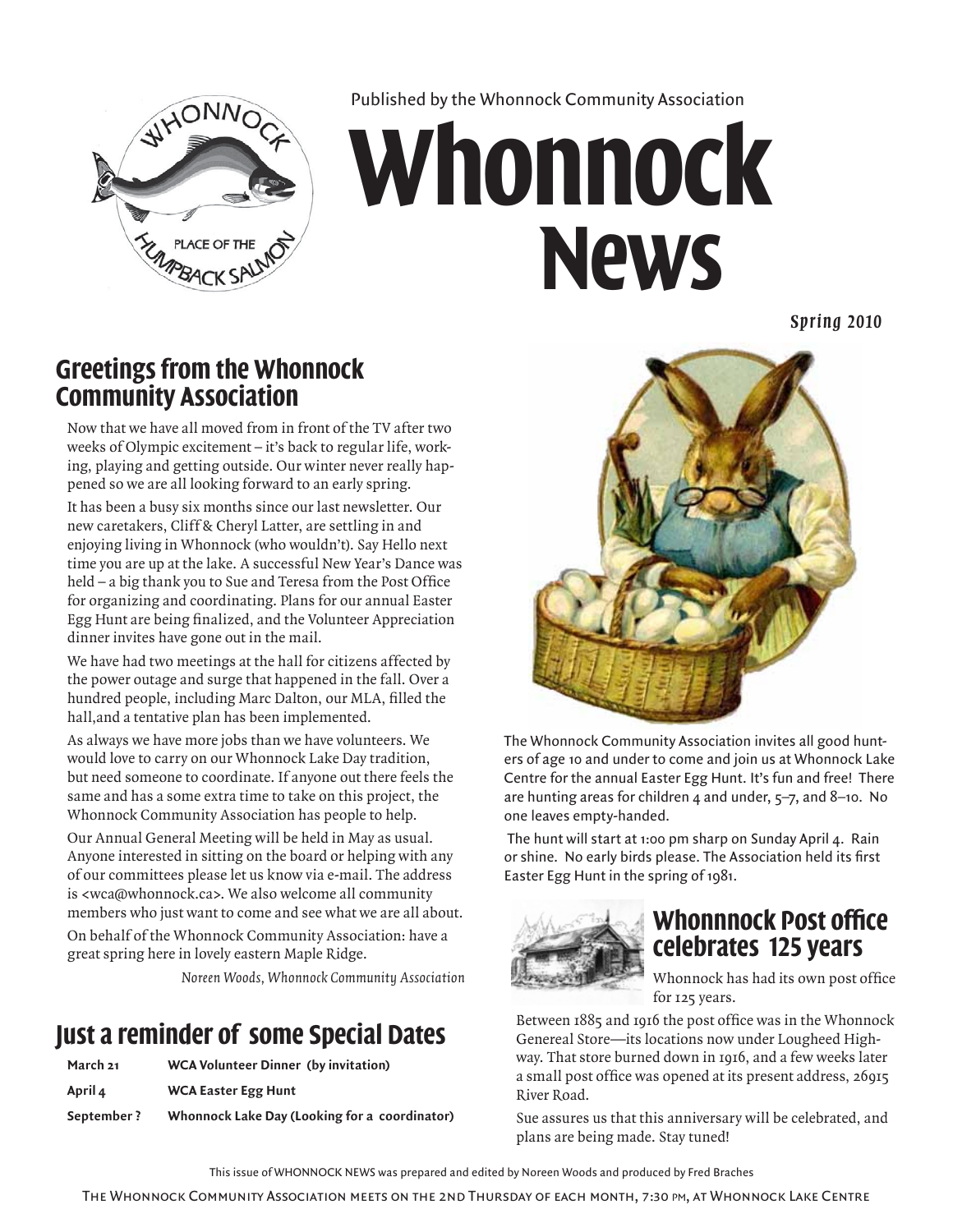

### **Whonnock Lake Centre Report**

The quiet winter at Whonnock Lake Centre precedes the busy season coming up, with bookings for 2011 underway and only a few days left for 2010.

The buds and blooms are beginning in the gardens with the serenade of songbirds and ducks and that rustle that springtime is near. As new Caretakers at the Centre, we are very pleased to have the chance to live in this beautiful setting and meet all the residents over time.

Soon will be Whonnock Community Association's Easter Egg Hunt and many other events. Please watch for programs or upcoming events on our Whonnock.ca website.

We have a new program at the Centre: Nia-The Joy of Movement and also Nia-For Teens.

Karate, Pilates, Yoga, Wee Ones and the Music Pups continue at the Centre all this spring.

*Cliff & Cheryl Latter*



### **"Nia" now at Whonnock Lake Centre!**

Nia is a body-mind-spirit fitness program. Nia empowers YOU to make your own movement choices and is open to all levels of fitness.

Nia combines a diverse blend of Eastern and Western movements, concepts and philosophies from the worlds of the healing arts (love), martial arts (mindfulness), and dance (technique).

Class Times at Whonnock Lake Center: Mondays 9 am, Tuesdays 5 pm (Teens), Tuesdays 7pm.Your first class is FREE. Join in anytime, and sense what all the fun is about.

Call Sharolyn 604.623.4888 or e-mail sharolyn@earsforward. com) and try a FREE class. For an updated schedule check online at http://www.earsforward.com



# **Ruskin Hall**

The Ruskin Hall is located at the corner of 284th Street and 96th Avenue. The hall can hold 84 people and is available for rental for anniversaries, family reunions, small weddings, etc. For rental information contact Shannon at 604-462-7642.

Kim offers ongoing yoga classes, "Pure Yoga," on Wednesday evenings at 7:30. Drop-in and pro-rates are available. Call Kim at 604-462-8601 for more information.

For Fitness Classes (walking and circuit training classes) held on Monday evenings at 7:00 CALL ALVINA At 604-462-8601.

Fun for the whole family: Movie Night, Indoor Garage Sale, the Annual Ruskin Talent Show, and Breakfast with Santa.

The Ruskin Community Hall Association holds its regular meetings on the second Tuesday of each month at 7:30 PM at the Ruskin Hall. New members are always welcome!



### **Whonnock Well Monitoring Group**

After three years the Whonnock Well Monitoring project has come to and end. Members have been submitting samples of their well water twice a year for the last three years. Tests and analysis were performed by Bodycote Labs in Surrey.

Bacterial test were done on the samples taken in May and October and a chemical analysis was done on samples taken in May. The test results (anonymous) were entered into a spreadsheet and the data shared with the Ministry of Environment.

Core members also checked their well depth once a month and the data were recorded on a spreadsheet.

A warm thank you to Yukiko Tanaka and Tilde Castiello for their work on the co-ordination of this popular project.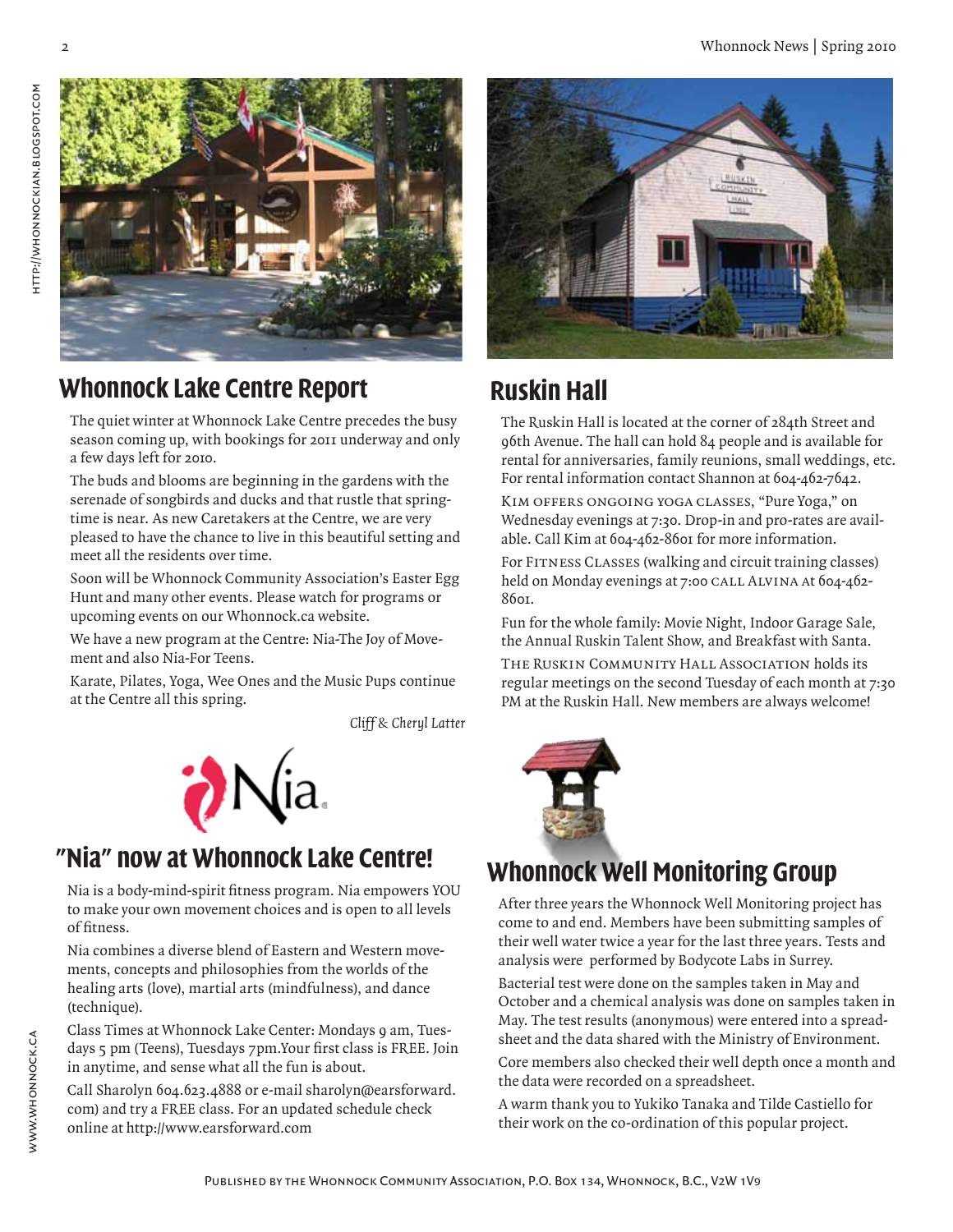### **Byrnes Bursary**

The Whonnock Foundation is pleased to announce that a Byrnes Bursary has been granted to Carolyn Jennings and to Rosanna Wijenberg.

The Foundation continues with its Byrnes Bursary program, granting amounts of up to \$2,000 per four-month period to students from east Maple Ridge enrolled in a college, university, trade school or other post secondary establishment, with a proven record of good performance.

For more about the Whonnock Foundation and the terms of reference of the Byrnes Bursary visit: <http://whonnock.ca/ whonnock/Foundation.htm>

## **Whonnock United Church**

The Whonnock United Church at 27091 River Road continues to meet on Sundays at 11:00 am for a joyful hour of music and worship followed by coffee and fellowship in our church hall. We are a small but warm and outreaching congregation, strong in our faith and genuine in our worship. We welcome all to come, visit and enjoy our service.

# **Wildwood Fellowship Church**

Sunday Service 10:30 AM. 10810 – 272nd Street. People matter to God and they matter to us! If you're looking to find a place to belong and a place where you can fit in, serve and be served, then we invite



you to experience the community of Wildwood Fellowship Church.

WHAT ARE YOU LOOKING FOR? People often come to church hoping to find answers to life, to find support, acceptance and love, to develop positive friendships. We define "fellowship" as "the oneness of spirit that comes when two friends are on the same side of a struggle."

Who are we? We are a family-oriented, nondenominational community church. We believe you will find us to be a small church with a big heart. Our ministry is geared towards communicating Jesus Christ as the answer to meeting our deepest longings.

What do we offer? Opportunities to get to know your Creator and Designer:

- $\alpha$  Kid's Zone "Journey with Jesus" (ages 3-12) during Sunday services
- ¤ Youth Group events (ages 13-18)
- $\alpha$  Guys and dads hockey nights alternate Saturdays
- $\alpha$  Men's breakfast every third Saturday 8:00 AM
- $\alpha$  Refreshing mix of contemporary and traditional worship to suit young and old alike

#### MORE INFO?

Please call Pastor Arnold or Eleanor Tracey at 604-462-0610 or check out our Web site at www.wildwoodfellowship.com

# **Whonnock Bursary**

 The Whonnock Community Association offers an annual \$1,000 Bursary to any interested grade 12 students who now live or have been a resident of Whonnock.

The criteria we look at are threefold:

- First we look at the student's marks, which must show a commitment to furthering their education at college, trade school or university.
- Secondly, we assess financial need.
- Thirdly, we look for a student's history of volunteering either in the community, the school or other worthy cause.

Please check with your school counsellor for more information. Goodluck to all applicants!

>> If you have an interest in serving on this committee please call Noreen Woods at 604-462-8557. The time commitment is minimal and the satisfaction is great, knowing you are helping a student on their road to future success. <<

### **The Church of the Holy Spirit Whonnock The Anglican Church of Canada**

Please feel free to join us for our Sunday Service in our Heritage Church in a lovely rural setting. Service is held from 10:00 am to 11:30am every Sunday morning. You are encouraged and welcome to join us for coffee and fellowship afterwards held in our modern Church Hall that has all the facilities you'd expect!

We have a Sunday School and a nursery running each week for those with children. The ACW is very active within our congregation and our enthusiastic members make sure that all our seasonal events go with a real bang. Check back often for updates on events like the Spring Plant, Bake and Book Sales, the Apple Tea and Bazaar and our popular Pancake Supper.

### **Whonnock TOPS 4522**

 Is time for a "New You"? Tops is non-profit weight loss support group that meets every Monday from  $6:30 - 7:45$  pm at Wildwood Fellowship Church. We offer support, guidance and many laughs. Every night is an Open house, so come on over ! Take that first step! For more info call Grace at 604-462-8896 or Jo-Ann at 604-463-1622.

# **Lakeside Preschool**

**Located on beautiful Whonnock Lake in the Whonnock Lake Centre, this bright well-equipped preschool offers a variety of experiences for 3- to 5- year-olds. Our aim is to provide each child with exciting and stimulating experiences in a warm and relaxed atmosphere. For ongoing registration phone Mrs. Kilsby at 604-462-0026 to reserve your child's space in one of our programs.**

HTTP://WHONNOCKIAN.BLOGSPOT.COM http://whonnockian.blogspot.com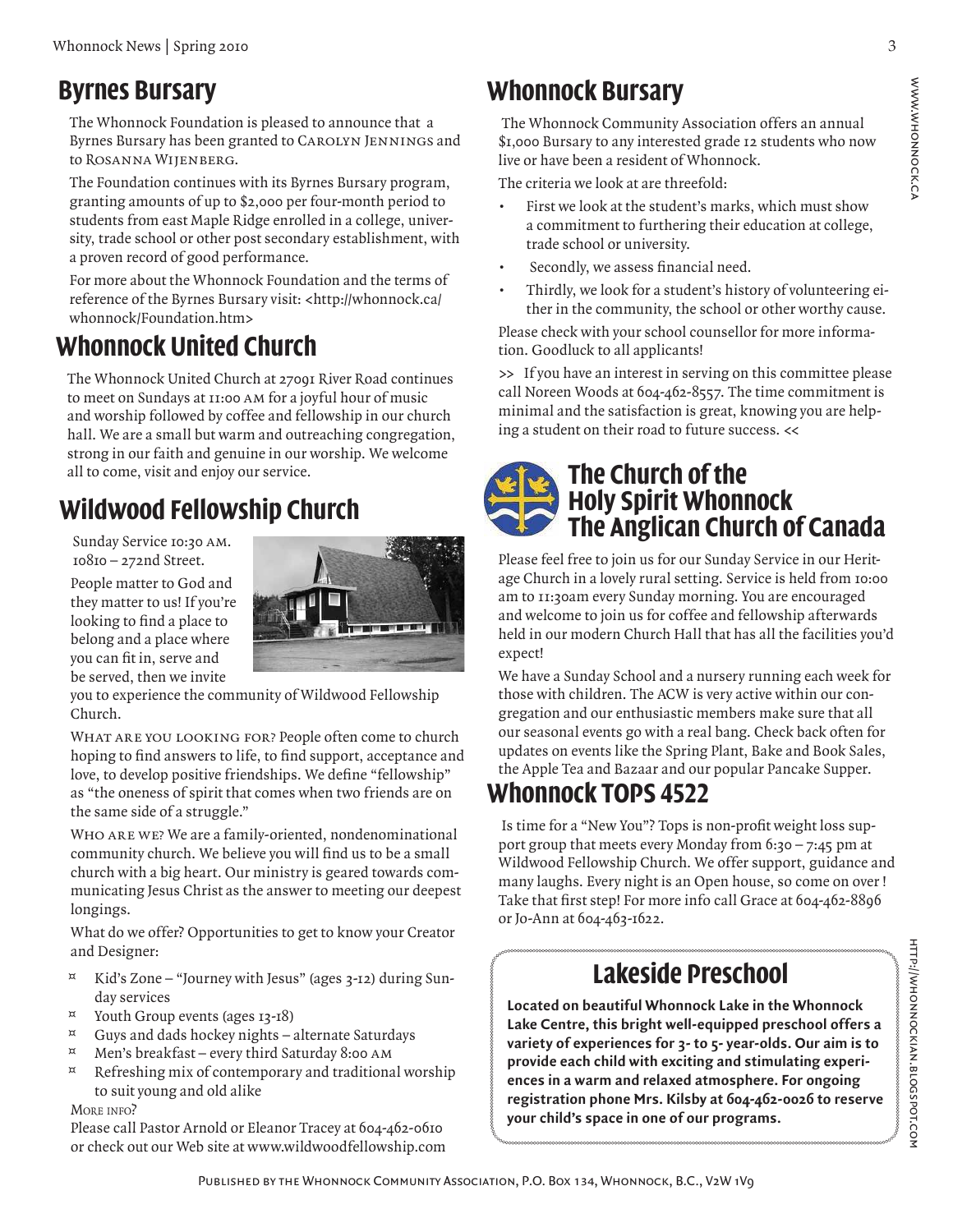



### **What's Happening at "Dowco"?...**

The building was purchased from Dowco in November, the new home of Albion Fellowship Church.

What will the name of the building be? That is T.B.A. sometime this spring at the grand opening of.....

#### "Albion" Fellowship Church

Yes, the name will change as will the name of the building.

This church of about 120 souls from all over East Maple Ridge has been around for eight years, and on November 22nd moved from its previous home at Albion Hall to the old Whonnock Elementary School, a.k.a. "The Dowco Building"(yes, the first Sunday after a certain power surge knocked out the Dowco well-pump).

The church is Baptist in doctrine and community-minded in spirit. Worship is 10a.m. Sunday mornings with Sunday School for K-4. There's a Grade 5-7 youth group of some 40 kids that meet at Albion Hall Mondays 7pm, and a Grade 8-12 group of about 25 teens that meet at the Dowco building every Wednesday at 7pm. Check out their website: www. albionchurch.com.

Plans are afoot to convert the current auditorium into a truly multipurpose facility as a sanctuary and gymnasium. What will the new name of the church be? Stay tuned for a grand opening in April. Pastor Dan Ost is their spiritual leader and can be reached at the church office at 604 462 1161, or at dost@ albionfellowship.org.

If you are looking to use the gymnasium, call the church office to make arrangements. Keep your eyes peeled for the announcement of the grand opening - see what they've done with the building, hear their plans, and celebrate with them.



#### Thornhill Montessori Preschool

Mrs. Debora Vieira is the Directress, and since September 2008 continues to offer quality programs at the Dowco Building, five days a week, morning and afternoon. Call 604 462 1400, or visit http://montessoricorner.ca for more information.



#### **HYPERSTEALTH**

A private company leases one classroom. The CEO is Guy Cramer at gcramer@hyperstealth.com. This company specializes in, well, stealth technology, particularly camouflage.



#### Ridge Canoe and Kayak Club (RCKC)

A flat-water sprint paddling club, based on Whonnock Lake, RCKC trains athletes at all levels and has attracted athletes from across the North Fraser area since its beginnings in 1982.

Their winter cross-training centre operates out of a classroom at the Dowco building, with gymnasium access as well.

RCKC provides a variety of canoe and kayak programs for its members and for the community and offers a high standard of instruction in boating skills and water safety. Head coach Peter Majewski can be reached at head\_coach@rckc.ca, and their website is www.rckc.ca.



#### Maple Ridge Modern Pentathlon Association (MRMPA)

Modern Pentathlon is an original Olympic sport involving five events completed in a single day: Epee Fencing; Competitive 10m Air Pistol; Equestrian Stadium Jumping; 200m Freestyle Swim; 3Km run.

The club started at Dowco in January and is the only active Modern Pentathlon club in British Columbia. Bob Noble,Pentathlon Canada's high performance director, Canadian Olympic Committee representative and perennial Canadian Master's champion, coaches the team.

The team has three nationally ranked age-division gold medalists, and develops athletes from grass-roots beginners through to the international level of competition with high standards in coaching and safety.

Our youngest athlete currently is 7 years old, our oldest 54. A classroom is set up with eight air-pistol stations with "returns", and the club has four fencing machines for competitions.

MRMPA will host this year's Provincial Pentathlon championships.

Entry to the sport is only \$20 annually which is all-inclusive for registration, insurance, facility use, coaching, all basic fencing equipment and use of entry-level competitive air pistols. For information contact pbeckettmd@beckettfamily. ca.

And...

Classroom space is available for lease Call Paul at 778 997 0404, afternoons/evenings/weekends.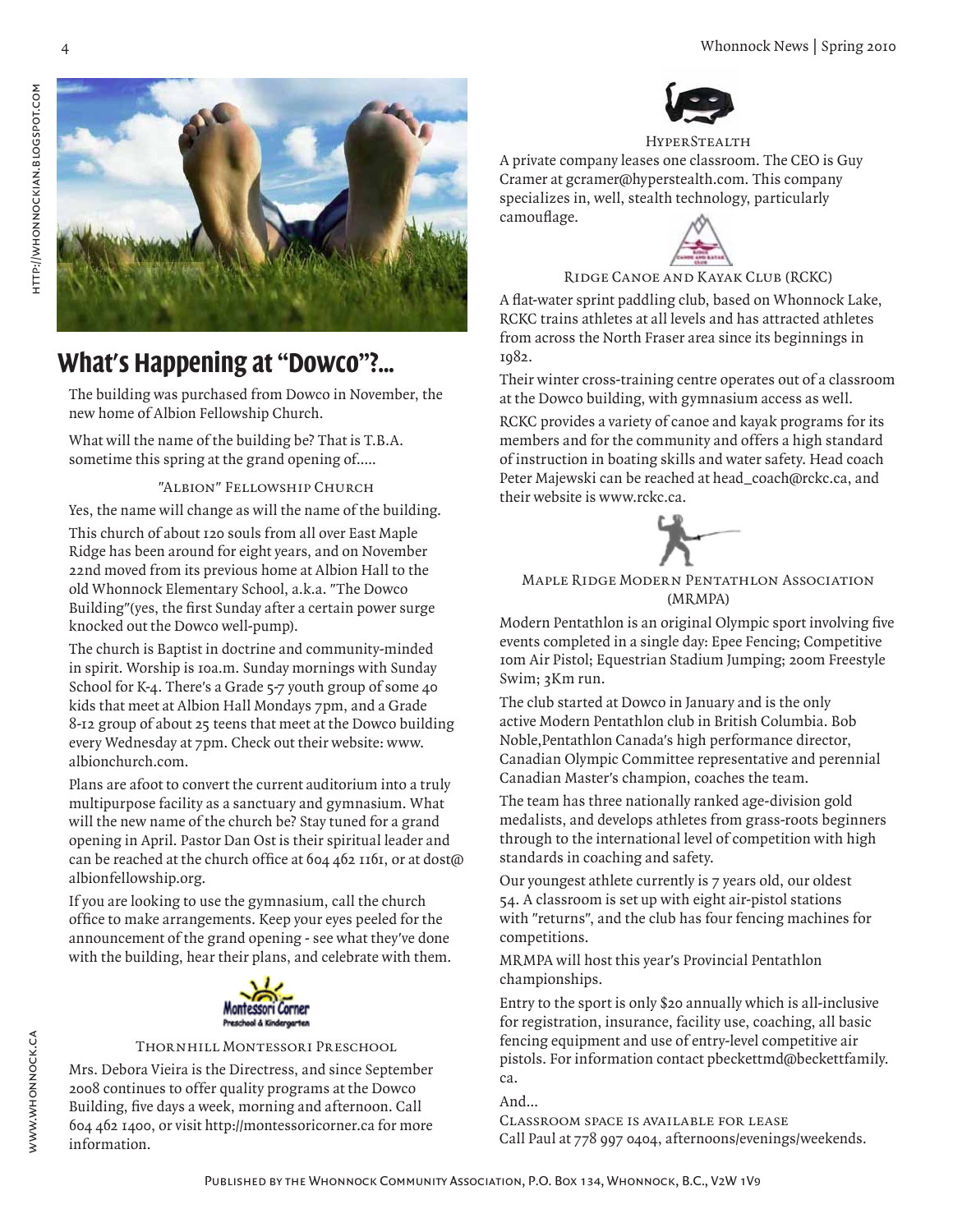### **Yoga Flow at Whonnock Lake Centre**

All levels welcome!

Join us for Yoga Flow every Wednesday from 7:00 to 8:00 pm at Whonnock Lake Centre. The class is catered towards all levels of fitness—from beginners to the very active. Enjoy a

gentle, flowing workout and break away from the day's stress…all in good company!

Jaimee Stokes **FITNESS & YOGA** 

## **Drop-In Open Gym**

Call to register: 604 377 2660 or e-mail jaimee@jaimeestokes.ca

Come check out our open gym and play sports such as basketball, volleyball, and floor hockey. Open Friday and Saturday evenings.

Location: Whonnock Elementary School

Mondays 7:00-9:00 PM. Ages: 10 to 14. COST: FREE !!!

### **Whonnock Walkers**



Join us Monday, Wednesday and Friday mornings at 9:15 for a friendly one-hour walk. Call Maureen at 604-467-5772 for more information. Location: Whonnock Lake Centre parking lot.

### **Whonnock Weavers & Spinners**



The Whonnock Weavers and Spinners continue to meet in the pre-school room of the Whonnock Lake Centre on the 2nd and 4th Tuesday of each month at 7:30 PM.

We have just completed a very busy

summer. In early July we held a weaving workshop, learning about lace weaves with Jane Stafford, a well known instructor from Salt Spring Island.

Then at the end of July, we organized and participated in "Fabulous Fibres" at Country Fest. This event was part of the United Nations International Year of Natural Fibres, and we filled Planet Ice with weaving, spinning, felting, rug hooking, and knitting with the help of several other groups from various parts of the Lower Mainland. We even had activities for kids, including dyeing with KoolAid.

Many of our members also entered items in the Country Fest competitions, and came away with prize ribbons.

Our annual Open House show and sale in the fall at the Whonnock Lake Centre is always a great success.

If you are interested in the fibre arts and wish to join us, simply come to a meeting, or phone Marie at 462-9059.

# **Music PUPS MAYER**

MUSIC PUPS is an innovative Music & Movement class for Parents & Tots (birth – age  $\varsigma$ ) helping little ones develop their pitch and rhythm skills in their formative years. The 10 week Fall Session featuring music from the Dinosaur collection will be starting on Sept 23rd. It will run Wednesday mornings from 10-10:45am at Whonnock Lake Centre. Check out the program at www.themusicclass.com (go to class locater – Maple Ridge/Mission) and call Eleanor Tracey at 604.462.0610 for more info or to register.



### **Whonnock Wee Ones Play Group**

For newborns to preschoolers. Open playtime, crafts, songs, circle time and lots of fun. Drop in, 8:30 to 11:30 am, Tuesdays at Whonnock Lake Centre. \$2.00 per session.

### **Westcoast Shotokan Karate School**



Come on out to Whonnock Lake Centre and try a FREE class – Japanese Shotokan Karate. All ages & families welcome. Learn self-defence, grow confidence and get fit!!

Monday 5:00–6:00 PM | Wednesday 5:00–6:00 PM Sensei Andrew Johnson: Chief Instructor 5th Degree Black Belt Sempai Bill Railian: Senior Instructor - 3rd Degree Black Belt Call Bill Railian @ 778-689-2455

# **Have Fun on Whonnock Lake**



- Beginner Sprint Racing Age 11–13
- Girls Only RCKC War Canoe Team Age: 13-15yrs
- Canoe Kids Introduction Age: 9-13yrs
- Adult Kayak Fitness Age: 19yrs and up
- Adult Learn to Kayak Intro Level Age: 19yrs and up

For information check the Arts and Recreation Spring guide or visit www.rckc.ca

### **Iron Mountain Movement**

"Spring into Fitness" www.ironmountainmovement.com Pilates By The Lake - Beginner / Intermediate

Strengthen, lengthen and tone your way to a stronger core, increased balance, flexibility and better posture. Arts and



Recreation spring program or visit Parks and Leisure on the municipal Web site <mapleridge.ca>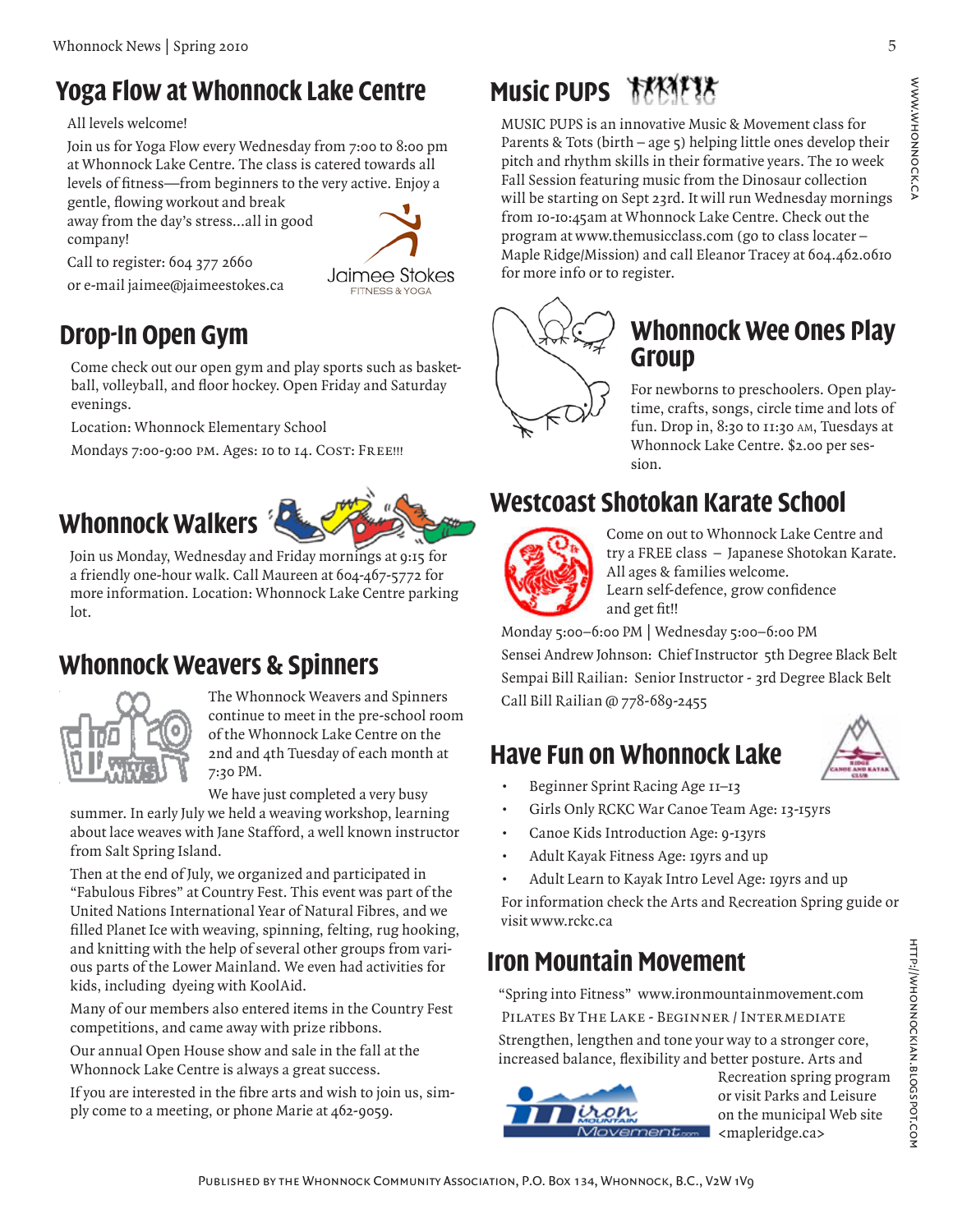# **Ridge Canoe and Kayak Club**



Paddlers and parents of the Ridge Canoe and Kayak Club had a banner year in 2009, participating in many provincial regattas as well as participating in the Canada Summer Games in Prince Edward Island and Canadian National Championships in Sherbrooke,

PQ.

HTTP://WHONNOCKIAN.BLOGSPOT.COM

As we gear up for the 2010 season, like many other amateur sports and cultural organizations, we are faced with financial challenges due to either the elimination or reduction of Gaming grants. Additional fund raising initiatives will be part of our immediate future, but we will endeavour to offer the same quality programs of paddling instruction, water safety and competitive racing that we have in the past. Our spring programs have been put into the Maple Ridge Parks and Recreation brochure.

As we continue to grow, our challenge has been to create additional storage space for our boats and equipment, as well as more room for our athletes and activities. As many of you know, efforts are being made for the creation of a new building (Whonnock Lake Paddling and Recreation Centre) planned for the east side of Whonnock Lake Park. As the name implies, the new building will house RCKC, but will also feature facilities for the use of the public, and will be especially beneficial to those in the community of Whonnock. Plans for the new building include new public washroom facilities, a concession stand, a hall complete with kitchen and stage; meeting rooms, flex rooms and a caretaker's residence. This structure will be wheelchair accessible, use "green" technology, and will serve as a functional emergency centre for the community in case of a disaster.

Carrying on the 2010 Olympic theme, the club held its third annual Gala Dinner and Dance at Whonnock Lake Centre on February 13, 2010. Our speakers included Olympic paddler Kamini Jain, and club member Clara van Meel who told us of her experience as a torch bearer for the 2010 Winter Olympic Games. We would like to thank all those who supported this Gala and made it a resounding success!

And we would like to extend an overdue special thank you to the Whonnock Foundation and Dr. Pommerville (former paddler) who donated \$1,000 and \$500 respectively towards the purchase of an AED (Automated external defibrillator) for our club.

As always, the Ridge Canoe and Kayak Club encourages members of the community to come out to Whonnock Lake and experience some of our great programs this spring and summer, and check out a new sport that is fun for the whole family!

For more information on our programs, please visit our website at www.rckc.ca



### **Notes from the Rhododendron Garden**

What is special about our garden? A few thoughts come to mind, and first of all is the fact that it is the product of the collaboration of three main supporters. The City of Maple Ridge approved the original concept and continues to give us practical support in the way of tree care and bank grooming. The Community Association arranges for their regular gardener to do much of the general maintenance of the garden and in addition has provided much of the funding for exceptional expenditures such as landscaping materials and irrigation. The Fraser Valley Rhododendron Society originated the idea of this special garden, and has supervised the installation of the plants in two main phases. They provide specialized care for the plants, and help with general maintenance.

In the first phase of development, about two thirds of the garden was populated by more than a hundred mature specimens, saved from the bulldozers working on City developments. The lasting benefit to us is that we have fine plants at their fullest growth without having to wait the ten or twenty years that some plants need to show their true worth. A good example is the tree-like auriculatum found in the centre of the garden, fully 20 feet high and broad, and having heavenly scented blooms in June.

When the final third of the garden was planned, we had to buy new plants and this gave us the opportunity to choose the better plants not always readily available in garden centres. Today we have about one hundred and fifty labelled plants in what we call "the new garden". For those enthusiastic for species rhododendrons, we created an island bed containing about fifty of these plants.

To many visitors, what is special about the garden is the feeling of peace and tranquillity enjoyed as they wander round the many paths or rest on the benches to take in the view. Those who wish to learn more about rhododendrons have in our garden a living classroom.



A word about our local chapter of the American Rhododendron Society. We are striving to remain viable but with a membership of only about twenty, the future looks very doubtful. There is so much to enjoy in our meetings, outings and in the friendships that develop that it would be a great pity if we had to move away from Maple Ridge.

Please come at least once to a meeting at St. Andrew's Hall, off the west end of the bye-pass on the 4th Monday of the month at 7.30 pm.

*Scot Henney, Member of Fraser Valley Rhododendron Society.*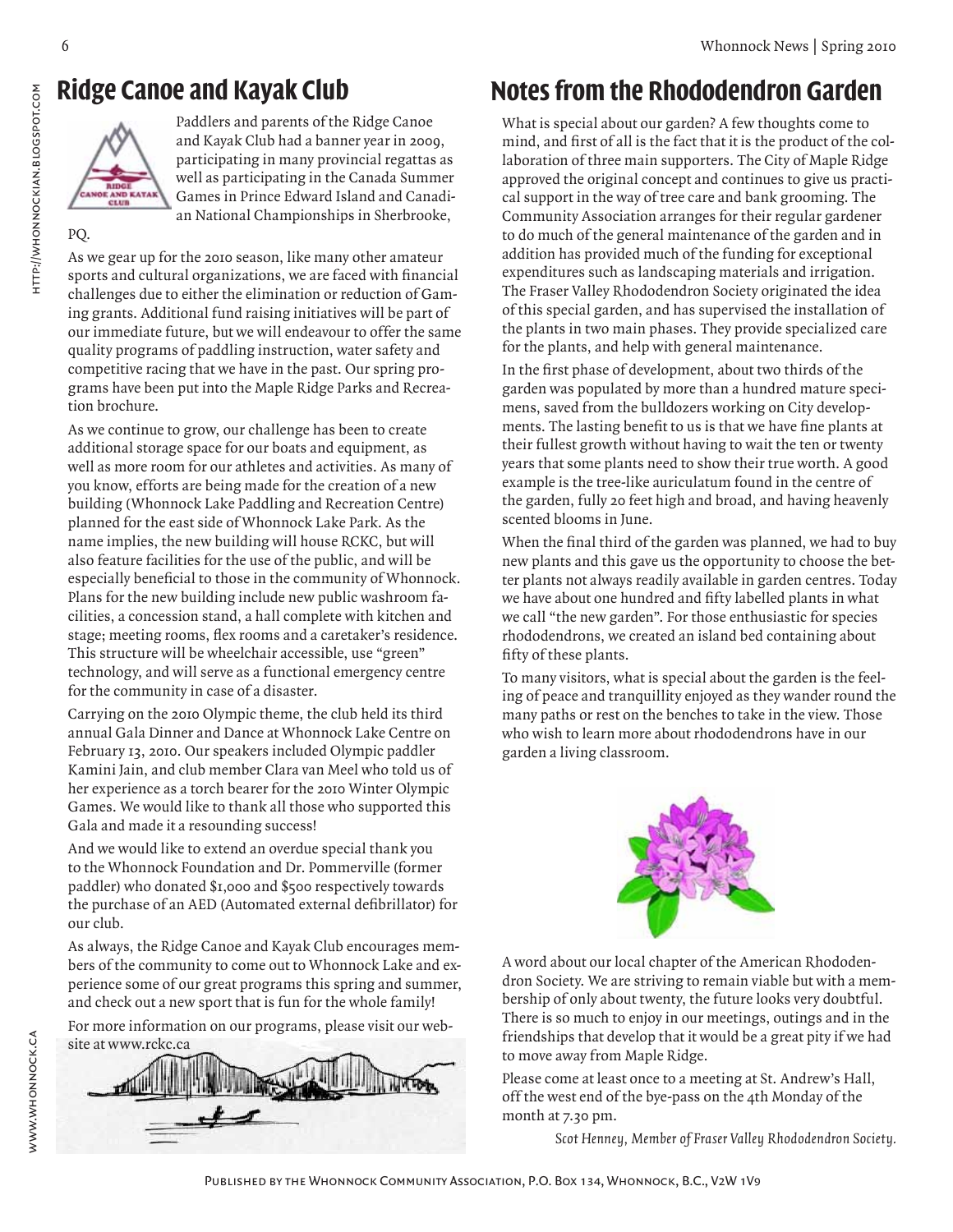



Congratulations to Phil Jonson and Bud Popadiuk for getting the new electronic sign for the Whonnock Communty Association and putting it up there on the well house.

After decades of climbing up the ladder to change the text we have arrived in a new age!

It was through Phil Johnson that the WCA acquired the first sign —now retired—in 1983. The lower picture, from the time it was installed, shows the old sign.

A power spike or spikes in the night of November 17th affected some 150 households, causing thousands of dollars worth of loss and damage. We thank Colleen Bokstrom for chairing the meetings of the victims seeking compensation from BC Hydro. (Photo by Maggie DeTemple)

Congratulations to (from left) Reginald Friesen, Trudi DesRochers, Sue Schulze, and Steve Bentley, who received this year's Maple Ridge heritage award for their shared respect for the heritage properties on the north side of River Road in Whonnock, assuring the continued maintenance and preservation of the buildings and gardens and the trees that constitute "The Front," Whonnock's commercial and civic centre, since the 1800s. They received the award from the hands of Maple Ridge Mayor Ernie Daikin supported by Councillor Craig Speirs.







The WCA dedicated another of Tom Woodward's benches in the Rododendron garden: This one to the memory of Norm. We all miss his friendship, dry wit, smile, wisdom and unique insight.